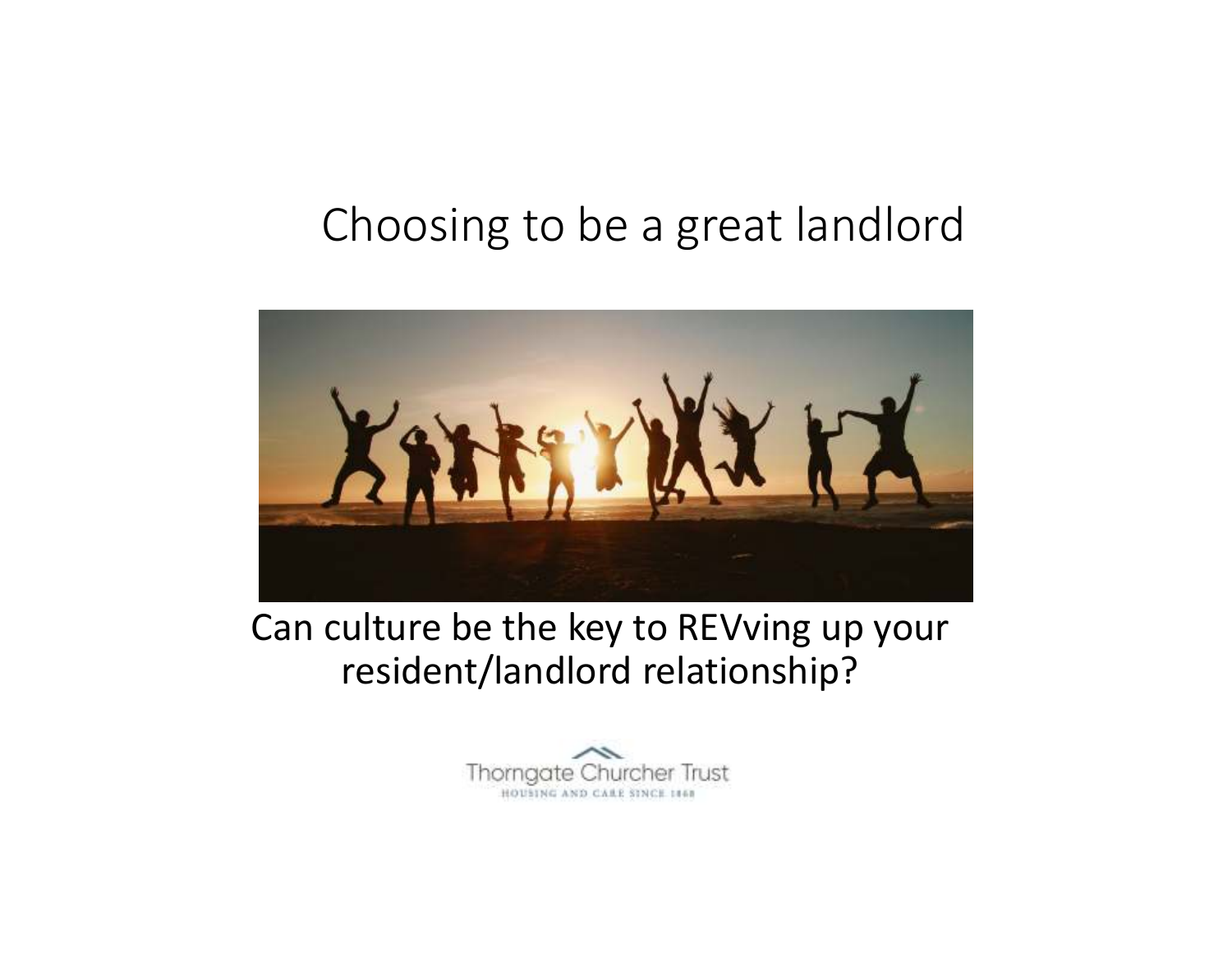- the culture and attitude…… the idea that social tenants are less worthy of respect or can be ignored when their views are inconvenient – remains all too prevalent today. - Boris Johnson
- a broader sense that they (residents) had not been treated with the dignity and respect they deserved……. The interests and perspective of residents must be given greater prominence in service delivery -Robert Jenrick

**Thornaate Churcher Trust** HOUSING AND CARE SINCE 1868

**The Charter for Social Housing Residents** Social Housing White Paper

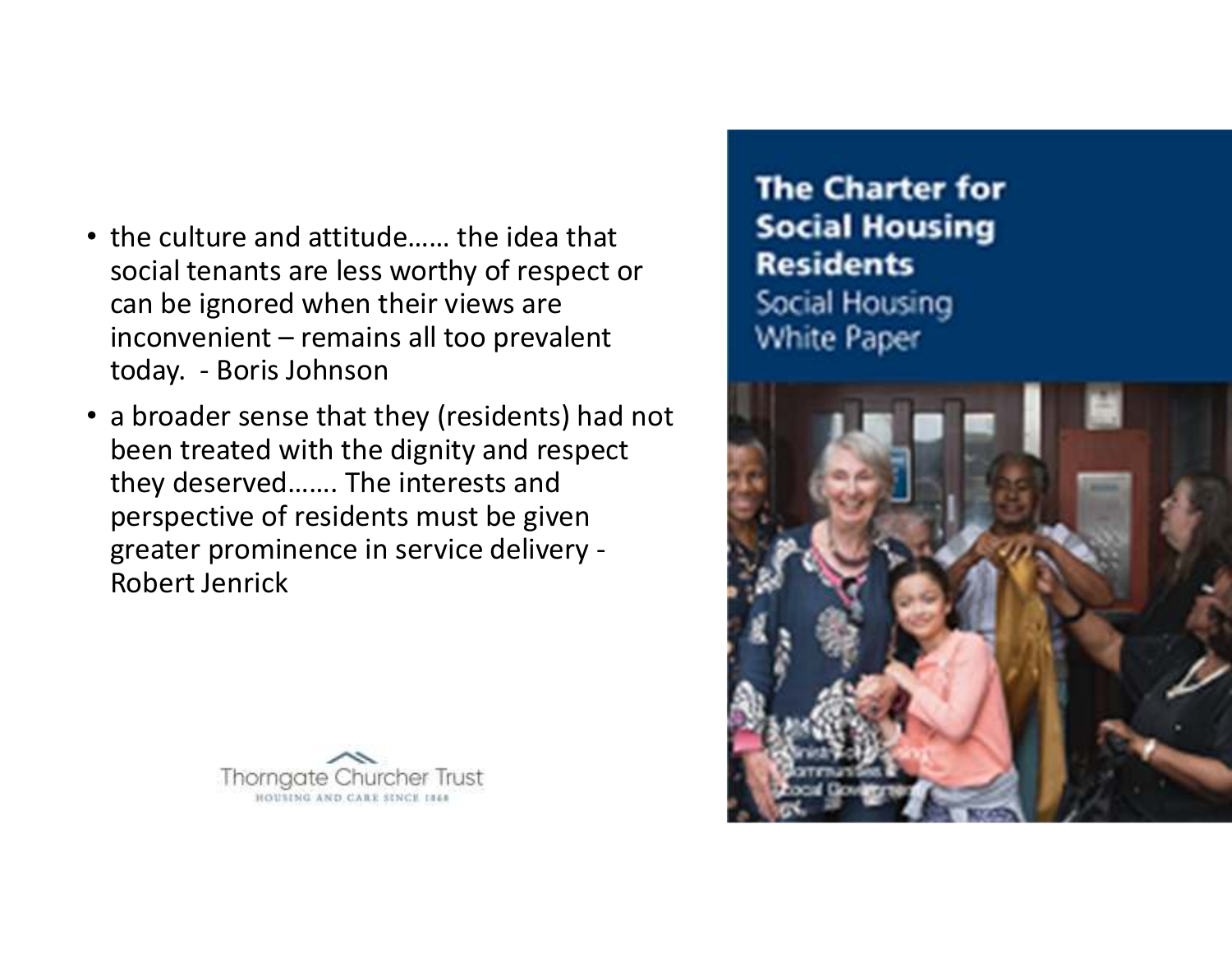#### **Self-actualization**

desire to become the most that one can be

**Esteem** 

respect, self-esteem, status, recognition, strength, freedon

#### **Love and belonging** friendship, intimacy, family, sense of connection

#### **Safety needs**

personal security, employment, resources, health, property

#### **Physiological needs**

air, water, food, shelter, sleep, clothing, reproduction

• While Maslow's hierarchy of needs may seem old hat now, it seems to reflect the themes of the White Paper in terms of satisfying not only basic needs but also respect, recognition and helping residents achieve what they want from their lives

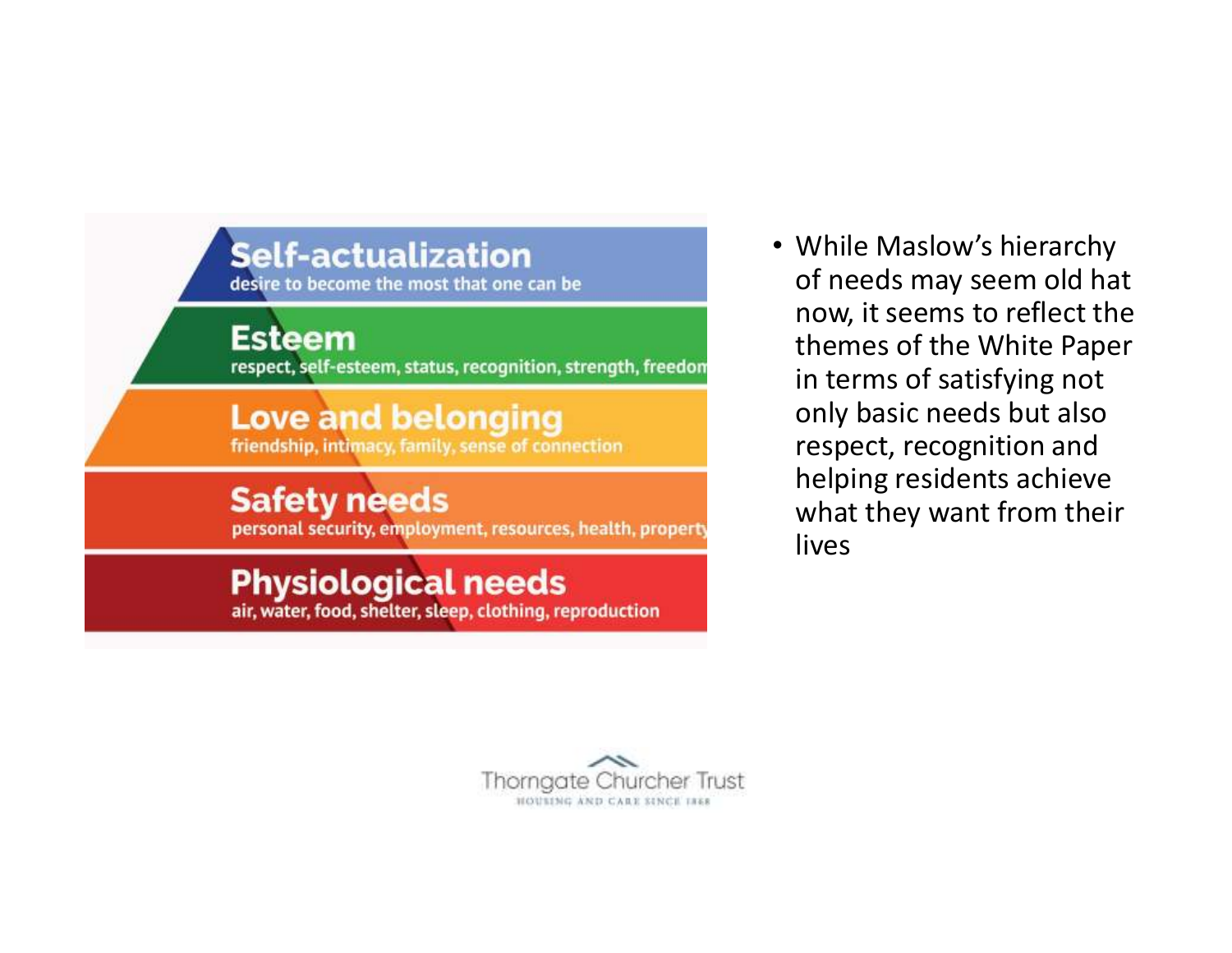# Values and **Culture** Programme

• Colleagues wrote the values themselves through a guided workshop using our Employee Forum as the starting point



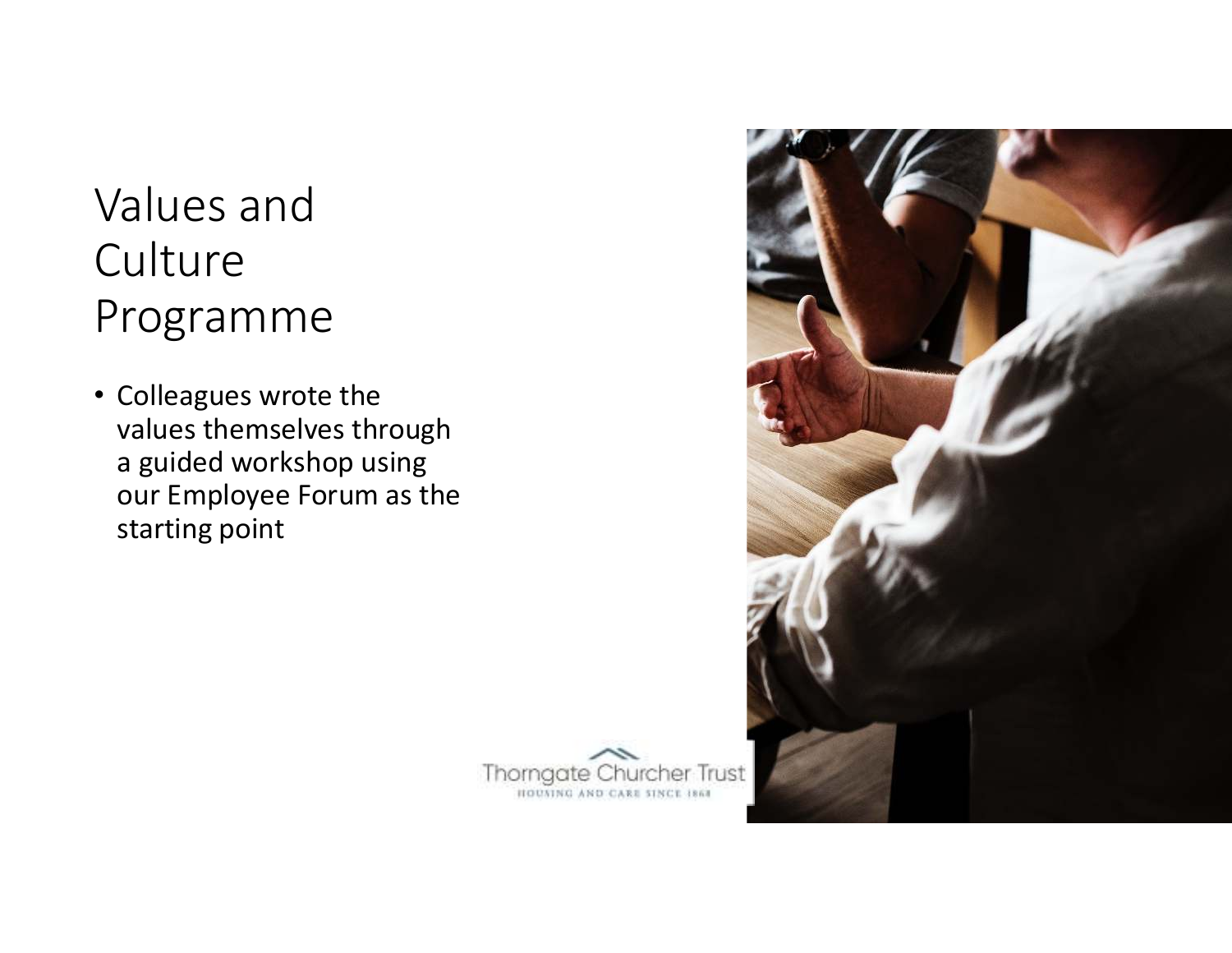# Our Values

**We seek to improve lives through passionately promoting excellence in support, care and housing.**

**We will each commit to take responsibility for our role in our teams encouraging, respecting and supporting each other.**

**We strive to be transparent, approachable, listening to each other and acting with empathy and consistency.**

**We will respect and support everyone as individuals, treating residents and colleagues with dignity and compassion, and behaving professionally whatever our role.**

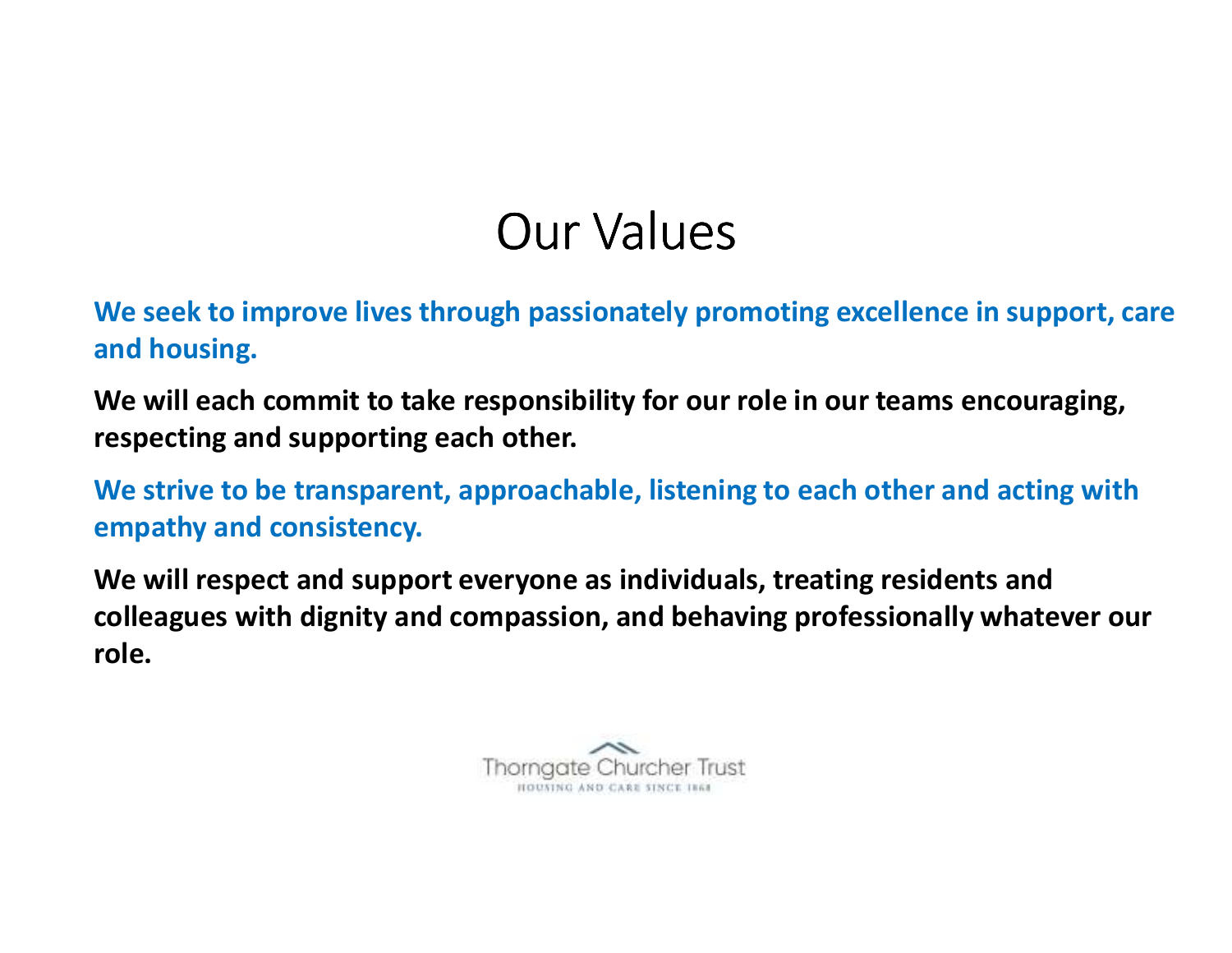#### Team Behaviour



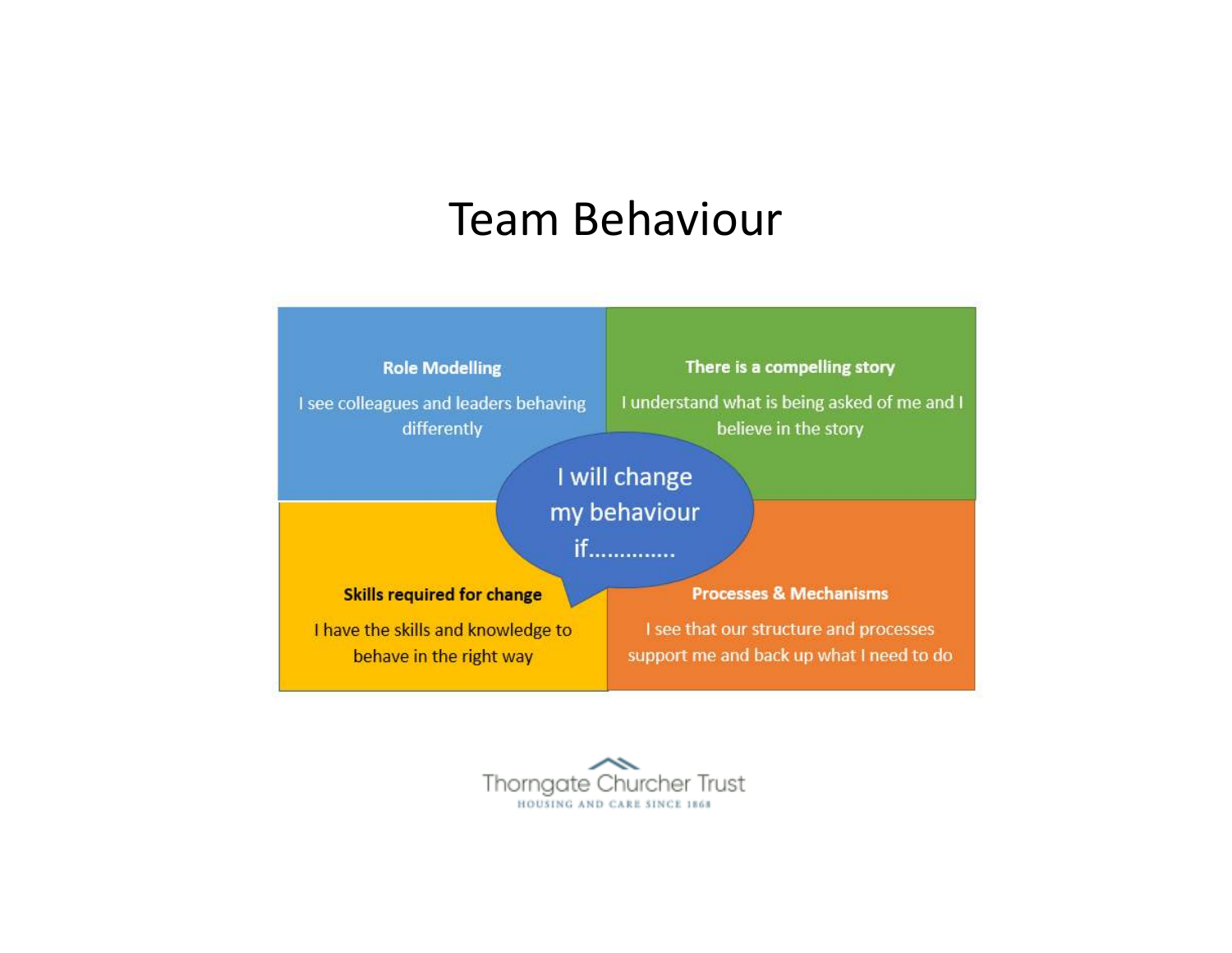#### Help people to remember!



We seek to improve lives through passionately promoting excellence in support, care and housing.

We will each commit to take responsibility for our role in our teams encouraging, respecting and supporting each other.

We strive to be transparent, approachable, listening to each other and acting with empathy and consistency

We will respect and support everyone as individuals. treating residents and colleagues with dignity and compassion, and behaving professionally whatever our role.



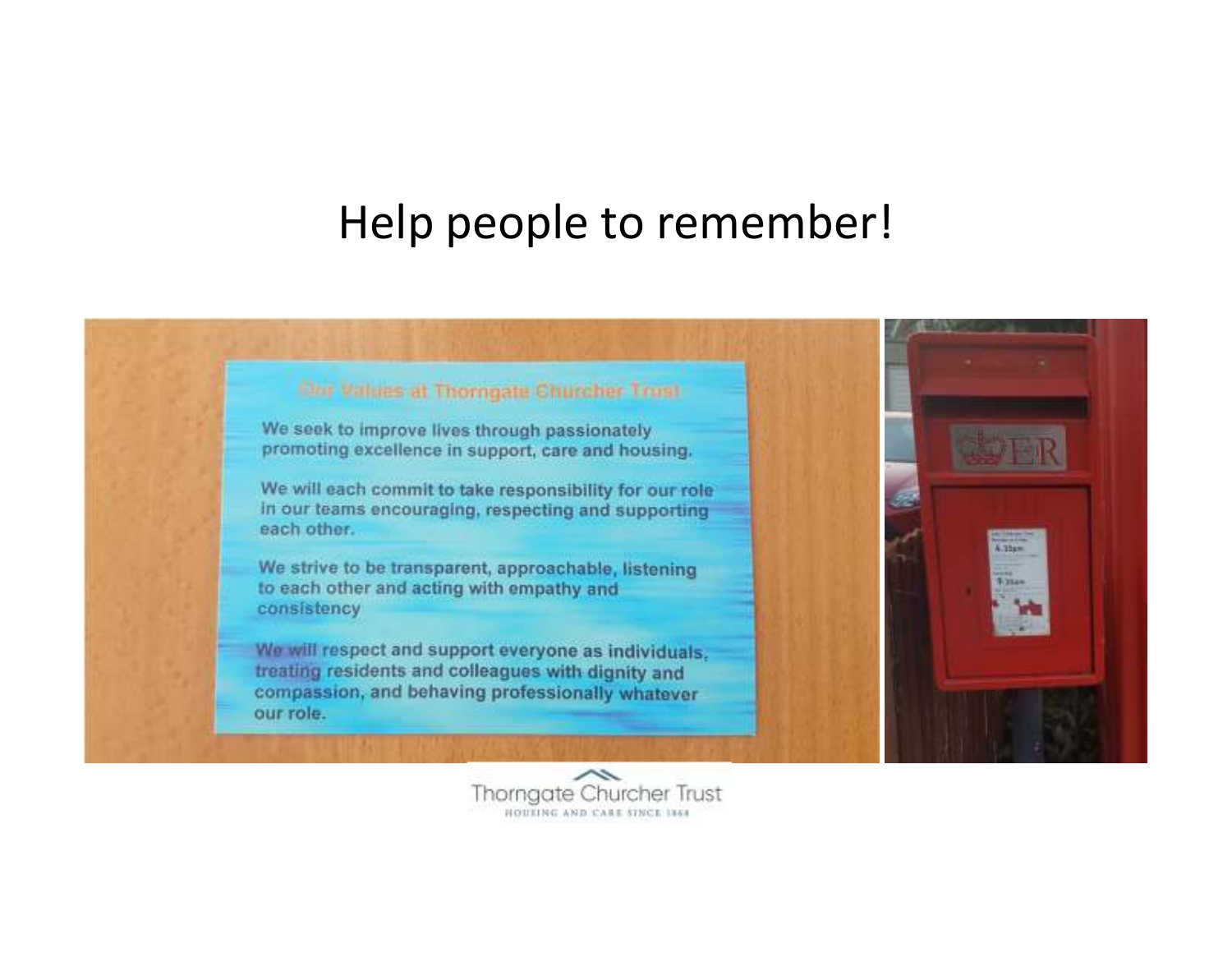## Moving Culture and Values Training Forward

Why passion, mission and purpose matter, how can we help people to enjoy ABC?

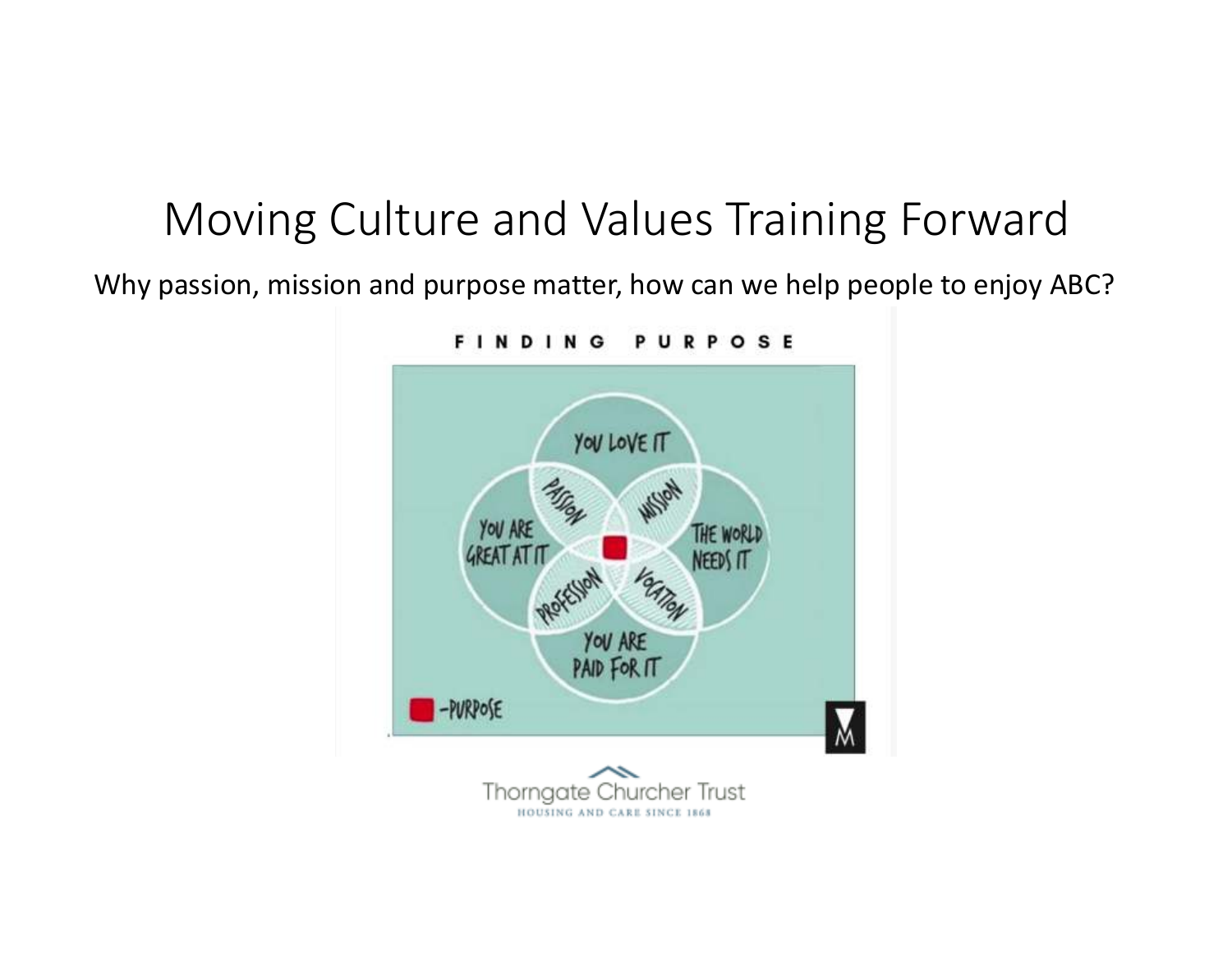## Leaders – behaviour and growth

- People don't leave bad jobs –they leave bad leaders, choose to be a great leader
- How having integrity and consistency results in a very special personal brand
- It's a journey for all of us, even Gareth
- Have an Expectations Conversation



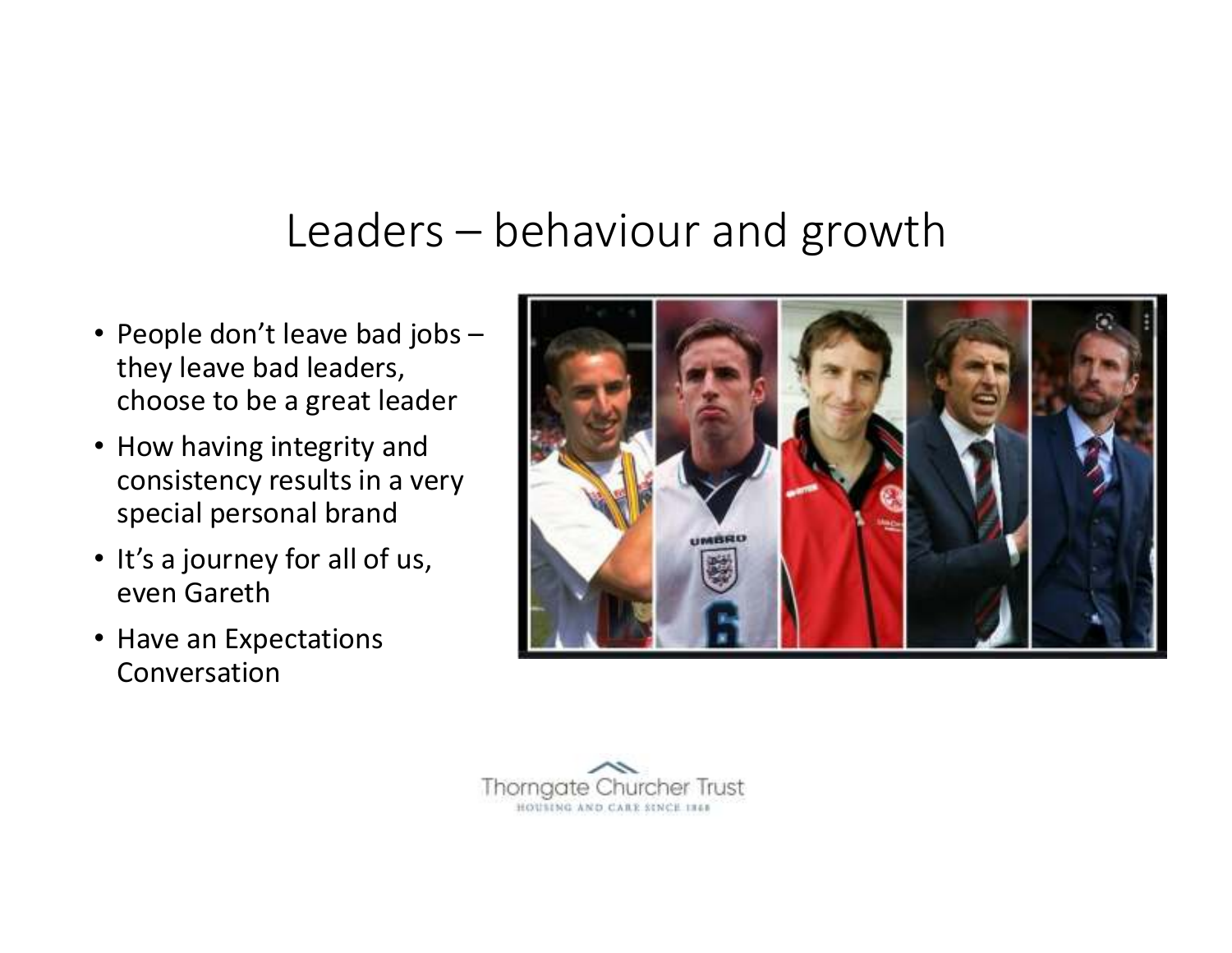## What does all this effort deliver?

I am writing to say a personal thankyou to yourself and your wonderful team of carers.

You all made my mums last 10 months of her life at the Courts special in a way that I cannot thank you enough.

The care and respect my mum received was fantastic, you gave her dignity and surrounded her with kindness, gentleness, and love.

You were not just her carers doing you job, you were her loyal and trusted friends, brightening her day in good times and challenging times.

My mum always had a had a special place in her heart for the great work carried out in the homes. She loved working there, she loved living there and most of all, she loved you all.

Many thanks once again, I am forever indebted to each and every one of you.



Laura Bouttell Increasing productivity through leadership programmes, in-person and online

November 9, 2021, Laura was a alizable of Associate

Anne runs a great team who are full of enthusiasm for their work and delight in creating a wonderful environment for their residents. I recently spent a day with Anne and her team and was really impressed and very touched at their level of care and their loyalty to each other and the people they look after.

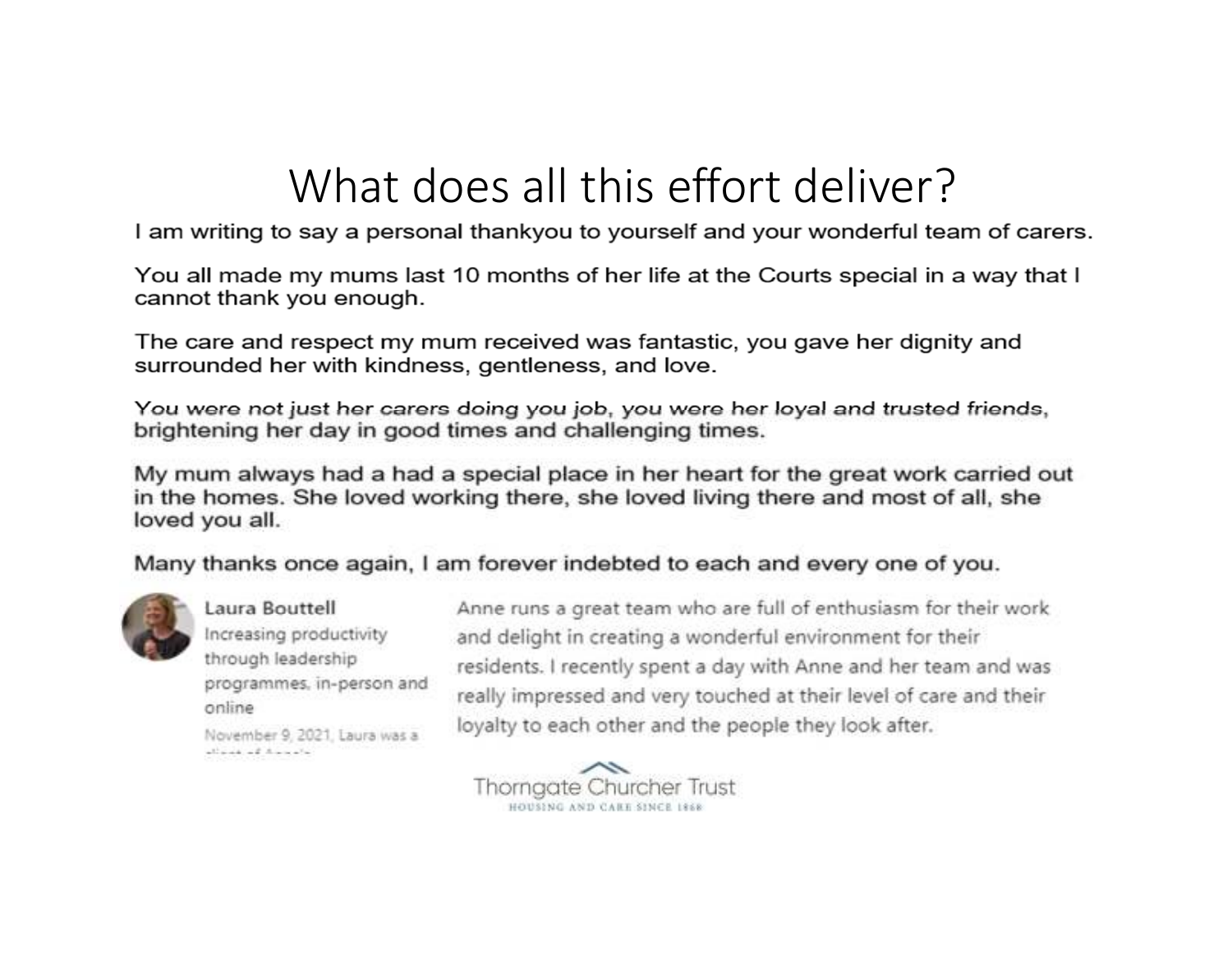### Achievement, Belonging and Control



If colleagues need this, what do residents need...........?

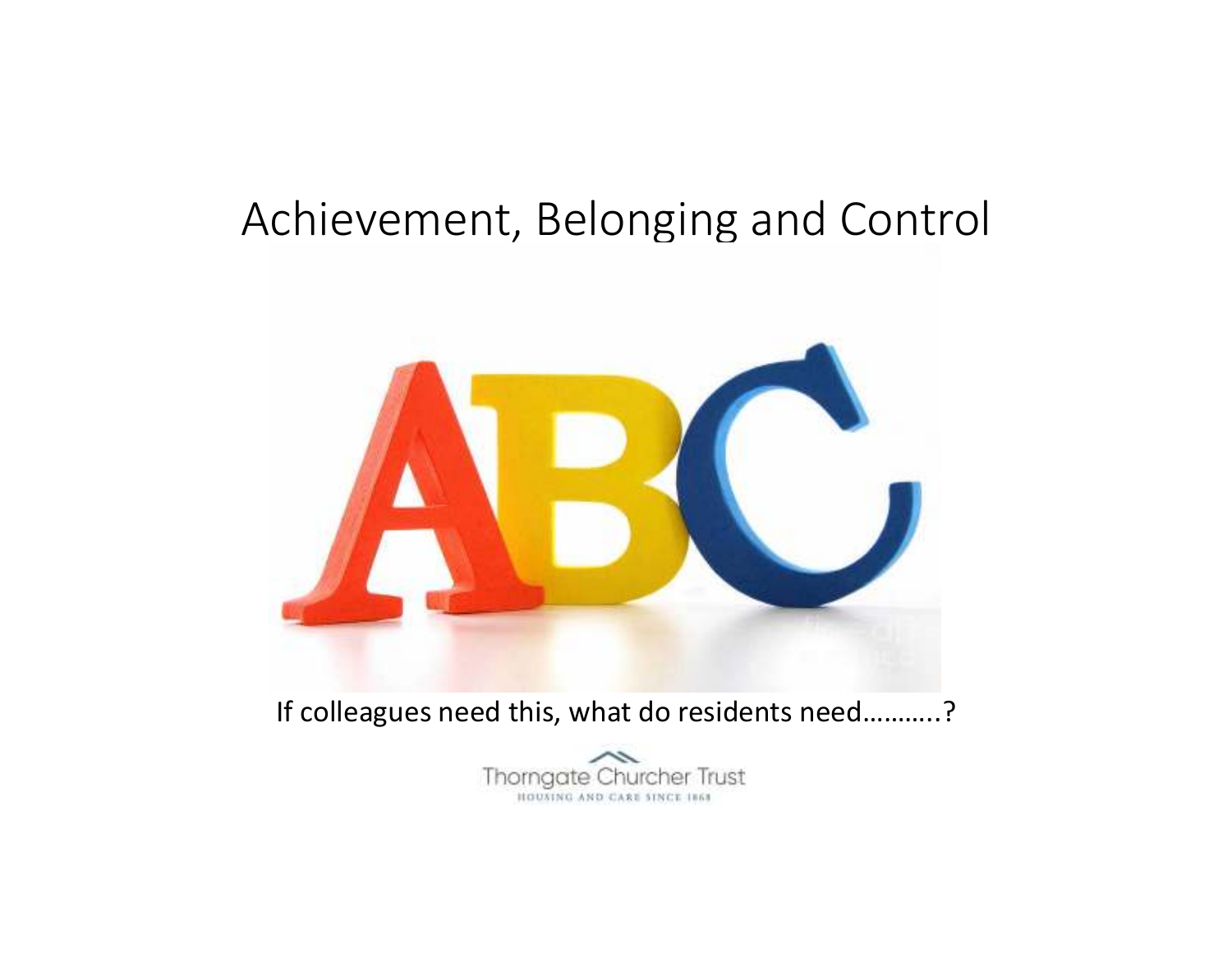

# If colleagues need ABC, what do residents need………..? REV?Respect, Empower, Voice

**From the White Paper – Resident's Charter**

- **1. To be safe in your home. Basic Need**
- **2. To know how your landlord is performing. Data - Regulator**
- **3. To have your complaints dealt with promptly and fairly. Respect and Voice (culture)**
- **4. To be treated with respect. Respect (Culture)**
- **5. To have your voice heard by your landlord. Voice (Culture)**
- **6. To have a good quality home and neighbourhood to live in**. **Basic Need**
- **7. To be supported to take your first step to ownership. achieve what you seek – self actualisation - Empower**

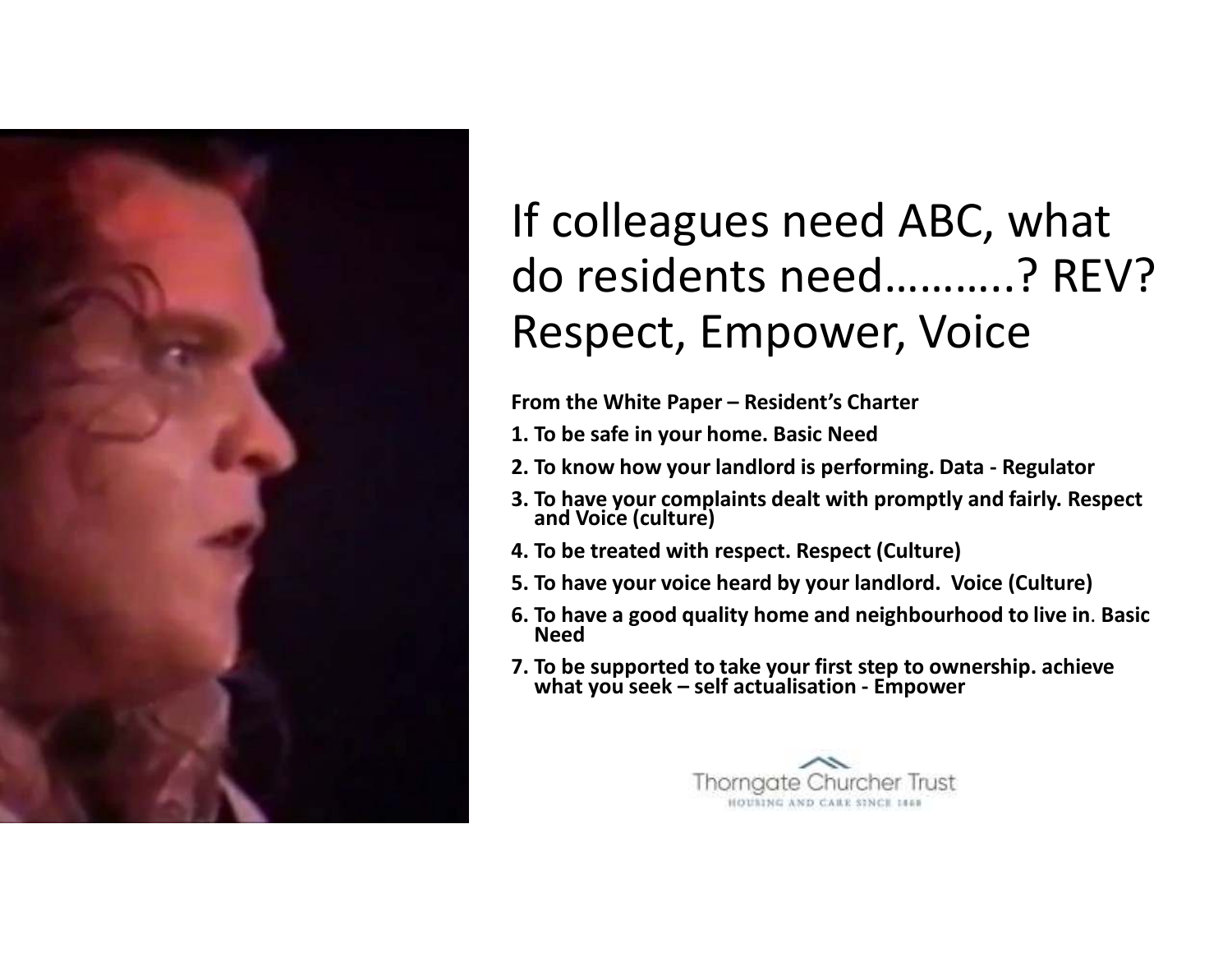### REV in context

- What does respect look like in our own context? Complaints process, resident feedback from external surveys…….
- What does empowerment look like? Not necessarily home ownership, understanding different residents have different desires for their lives
- Voice probably easiest to tackle and see Michael Hill's presentation, where are the gaps….whose voice aren't we hearing…..are there gatekeepers in the organisation that stop us hearing what we need to hear…..

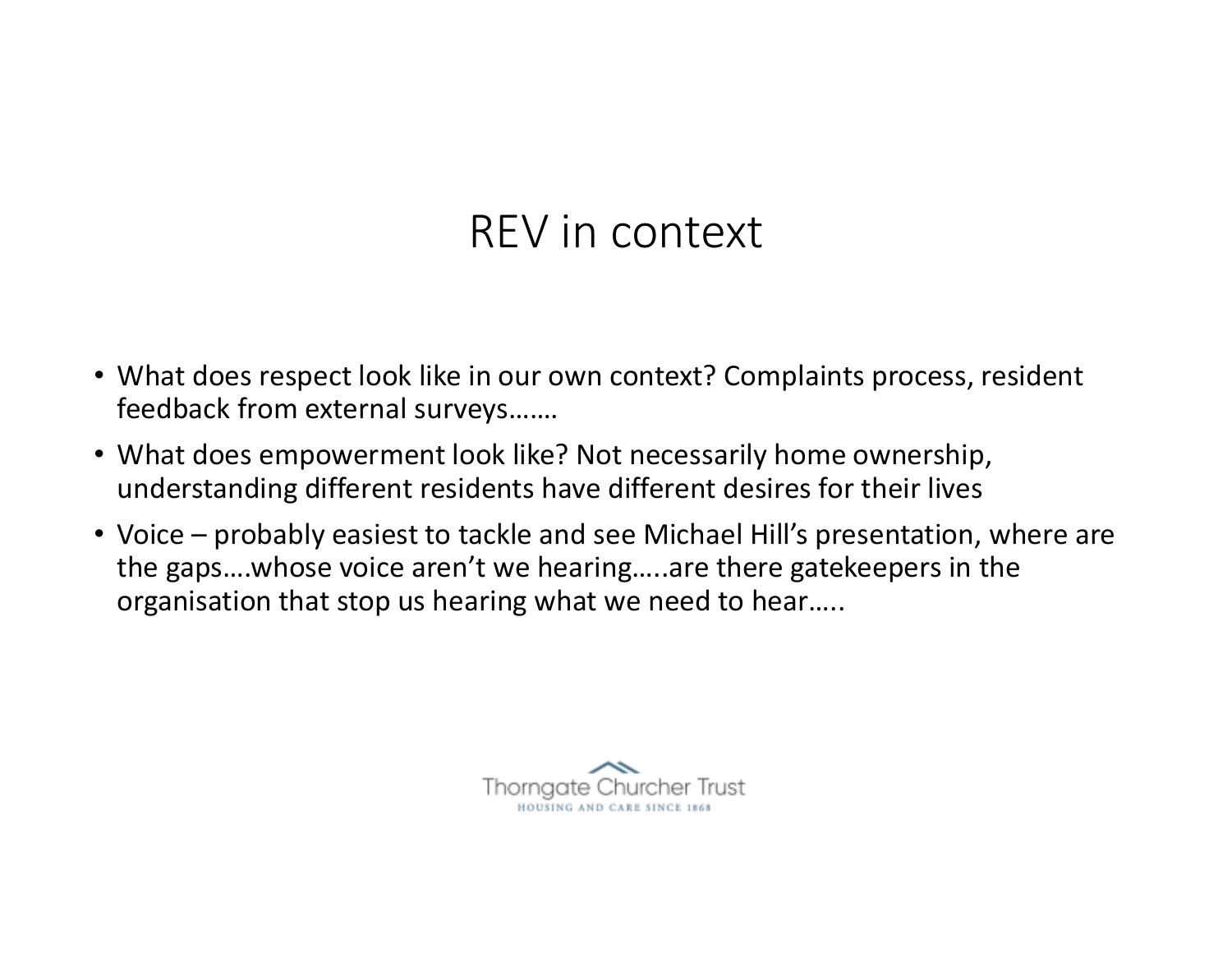

# Commercial Benefits

- Staff Retention housing staff retention is 84%
- Waiting List is 2 years 5 months
- Void % is 0.27% per annum